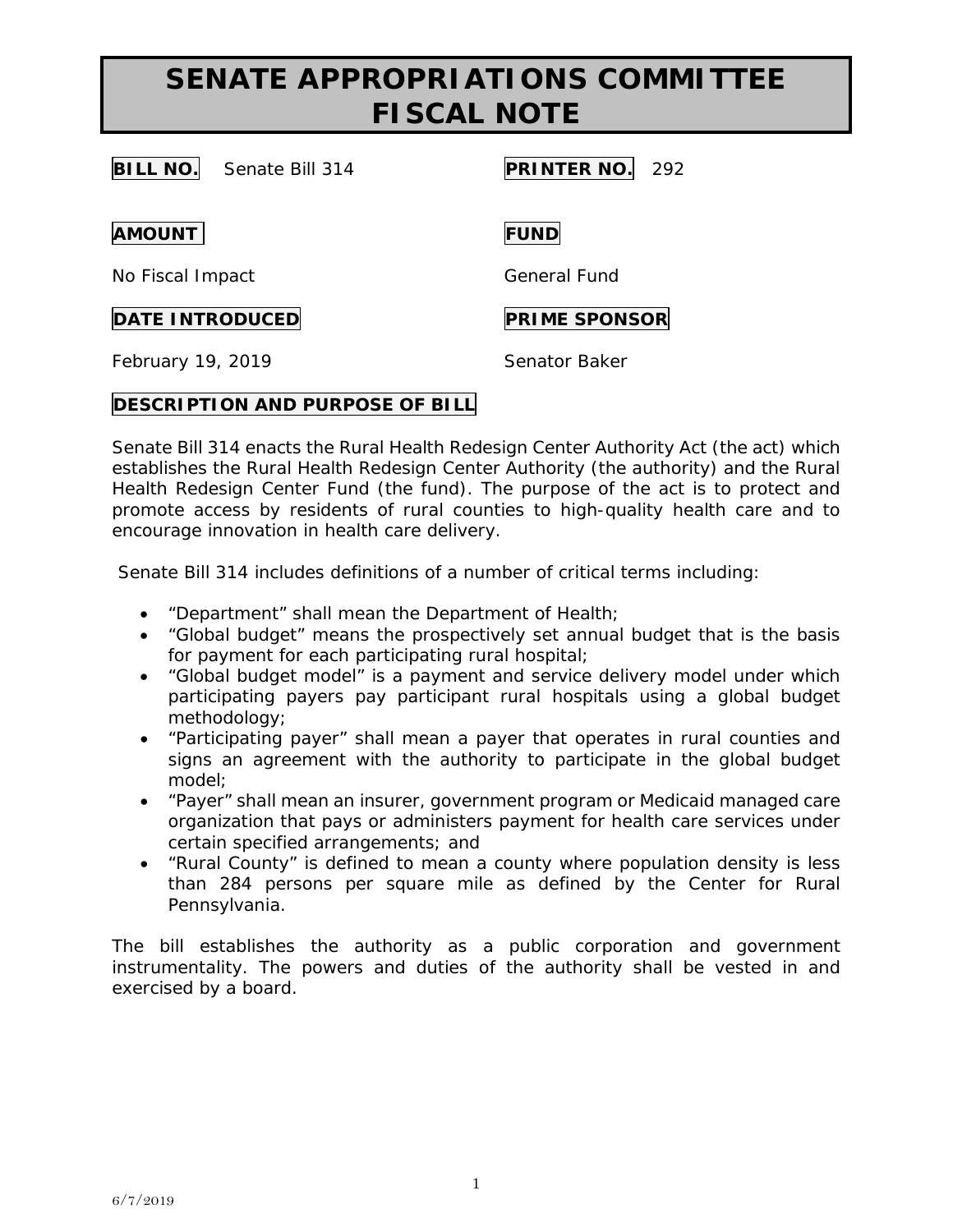The board shall consist of the following:

- The Secretary of the department or a designee;
- The Secretary of Human Services or a designee;
- The Insurance Commissioner or a designee;
- One member selected by each participating payer that is an insurer;
- One member selected by each participating payer that is a Medicaid managed care organization:
- One member selected by the organization representing hospitals and health systems. This member shall be considered a participant rural hospital member;
- Participant rural hospital members, the number of which shall not exceed the number of participating payer members. These members shall be selected from different participant rural hospitals and shall be appointed as follows:
	- o One each appointed by the President Pro Tempore of the Senate, the Minority Leader of the Senate, the Speaker of the House and the Minority leader of the House; and
	- o The Governor shall appoint the remaining members.
- Two members who are nationally recognized experts in rural health delivery or in developing and administering global budgets who shall be appointed by the Governor.

The board shall:

- Adopt bylaws (which must specifically include conflict of interest provisions);
- Make, execute and deliver necessary contracts;
- Apply for, expend and otherwise deal with money in the fund or other money available to the authority;
- Apply for, accept and administer grants and loans;
- Accept money from both public and private sources, consistent with federal and state law;
- Take, hold, administer, lend, encumber, dispose of property or money of the authority (although the authority shall have no power to pledge the credit or taxing power of the Commonwealth);
- Seek waivers from and coordinate with state agencies;
- Establish advisory groups; and
- Perform all other activities necessary to further the purposes of the act.

The board is responsible for the administration of the global budget model and shall:

- Evaluate and select rural hospitals for participation in the model;
- Provide technical assistance, training and education to participant rural hospitals;
- Collect and maintain data;
- Perform data analysis and quality assurance;
- Calculate and approve global budgets;
- Review rural hospital transformation plans consistent with federal law;
- Assist hospitals to determine targeted population health improvement goals;
- Evaluate the progress of each participant rural hospital;
- Monitor global budgets and quality metrics;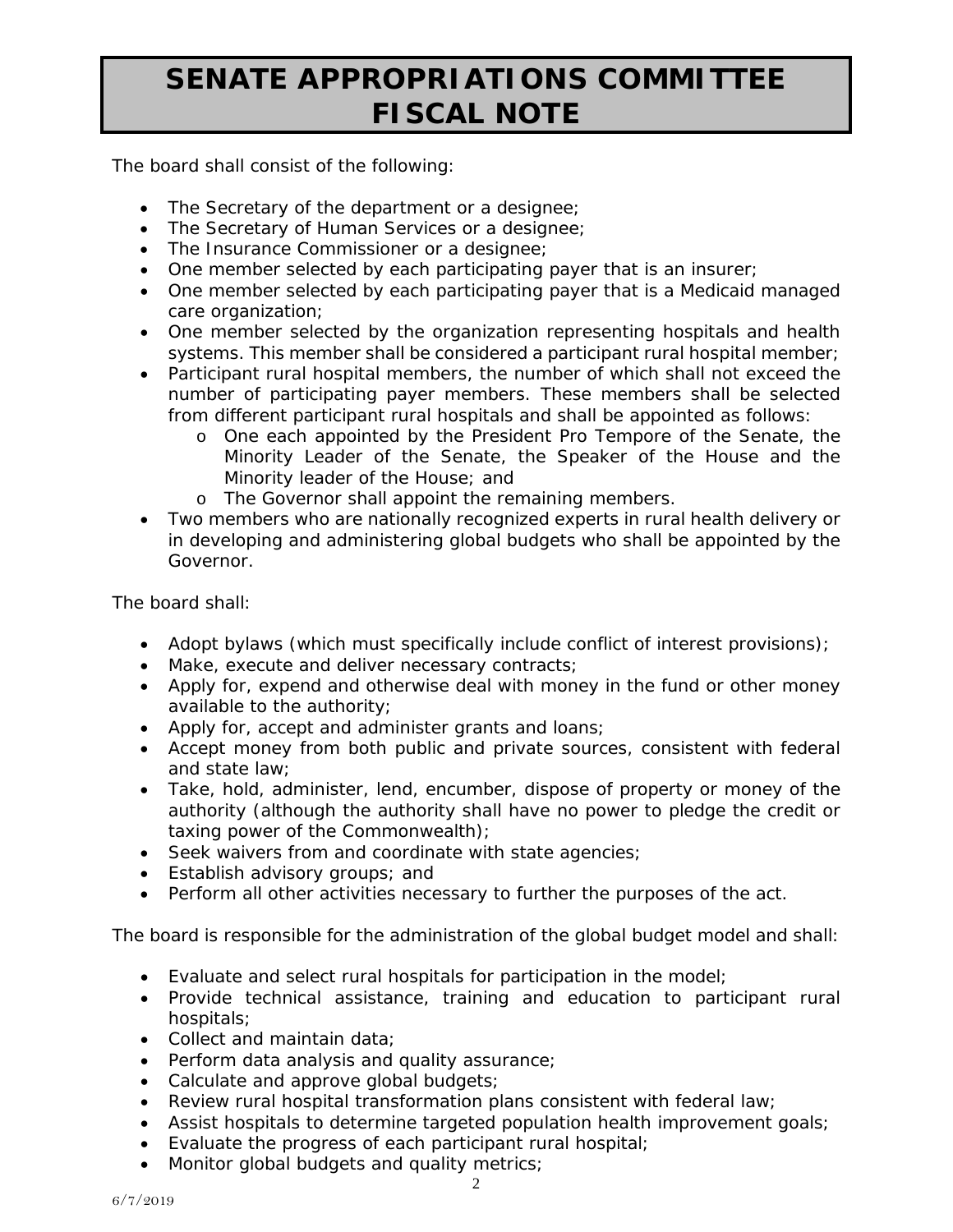- Provide annual assessments of each participant rural hospital's compliance with its transformation plan and global budget target;
- Require the submission of appropriate corrective action plans from participant rural hospitals;
- Terminate a participant rural hospital from the global budget model in accordance with the participant rural hospital's participation agreement;
- Contract with an independent evaluation group to evaluate the global budget model's progress in population growth, quality of care and cost targets; and
- Review and evaluate eligible hospital services.

The accounts of the authority shall be audited annually by an independent certified public accounting firm.

The authority shall submit annual reports on the performance and compliance of each participant rural hospital to the department and other appropriate parties as determined by the board. The authority shall also submit annual reports to the Governor and the General Assembly on the activities of the authority for the year.

A payer may submit a letter of interest to the authority to participate in the global budget model. As a condition of participation, the participant payer must sign an agreement with the authority. A participant payer may terminate its participation in accordance with the terms of the agreement.

A rural hospital may submit a letter of interest to the authority to participate in the global budget model. As a condition of participation, the participant rural hospital shall:

- Submit an initial transformation plan;
- Sign an agreement with the authority; and
- Submit annual updates to its transformation plan.

The authority may collect and analyze data to carry out the authority's responsibilities under the act. Such information shall only be used for administering the global budget model. The authority must obtain written approval before using the data for any other purpose. Data may not be retained for longer than 7 years.

The fund is established as a separate fund in the State Treasury. The fund shall be administered by the authority. Money deposited in the fund shall be held for the purposes of the authority and shall not be considered a part of the General Fund.

This act shall take effect in 180 days.